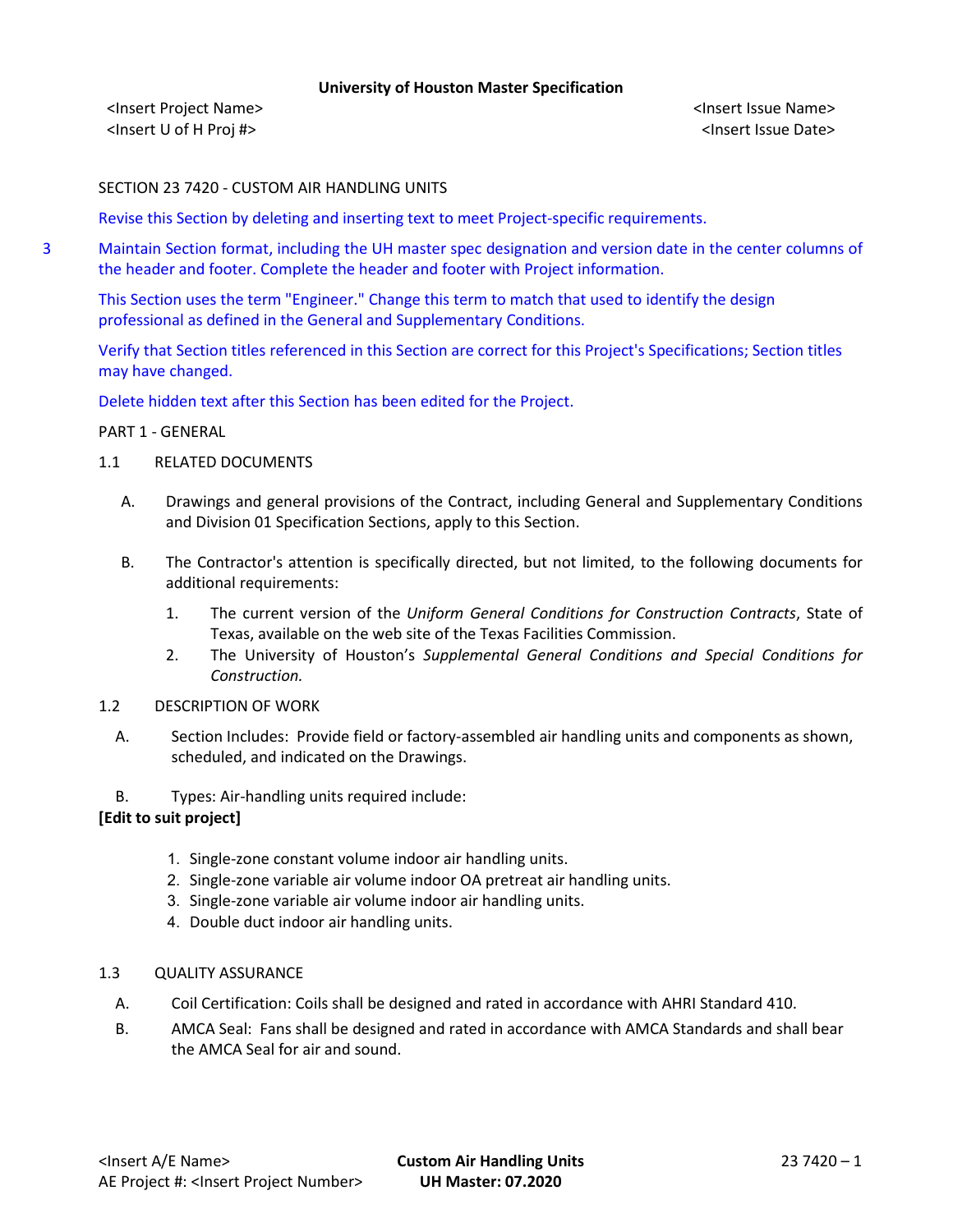<Insert Project Name> <Insert Issue Name> <Insert U of H Proj #> <Insert Issue Date>

C. **[Dampers: Dampers shall be factory-certified in accordance with AMCA Standard 500D.]** Factory-testing for vibration, acoustical performance and unit run testing shall be witnessed by the Owner's Representative. The Contractor shall pay for air fare, accommodations, and similar expenses so that two Owner's Representatives can witness the test.

# 1.4 ACTION SUBMITTALS

- A. Submittals shall include, but not be limited to, the following:
	- 1. Certified drawings showing overall dimensions of complete assembly, weights, support requirements, sizes, location of connections, accessories, and parts list.
	- 2. Cut sheets on all air handling equipment, clearly marked to show sizes, configuration, construction, features, accessories and other pertinent information.
	- 3. Curves showing fan performance and system operating point plotted on curves. Data to substantiate that fan can operate in a stable range with a static pressure  $\frac{1}{2}$  inch above that schedule, and that the fan motor is sized accordingly.
	- 4. Coil performance selection data showing all criteria identified on equipment schedule. Certify the coils will meet performance criteria on equipment schedules.
	- 5. Bearing sizing calculations for each similar size and type of unit. Fan bearing calculations shall be based on fan at maximum operating conditions.
	- 6. Complete information on the Variable Air Volume modulation method to be furnished. Required torque for all motor-operated dampers information on shaft sizes and location in unit and amount of space available for motor operators.
	- 7. Performance certifications based on applicable AHRI Standards and prototype unit test reports.
	- 8. Prototype sound power levels for each size and type of air handling unit at operation conditions specified. Sound levels shall be in all eight octave bands for: discharge off unit, inlet to unit, and radiated noise through fan section casing. Proposed test mockup layout and testing procedure for unit sound level acceptance testing.
	- 9. Detailed shop drawings showing all dimensional data, including, but not limited to, gauges of sheet metal, panel reinforcing, size and weight per linear foot of structural base members, floor reinforcing, base reinforcing at internal equipment supports, construction details, damper information, filter frames, etc. Information shall be complete in all respects necessary for Architect/Engineer to evaluate the complete construction of the unit.

Performance certifications based on applicable AHRI Standards and prototype unit test reports.

- 10.Product warranties and guarantees.
- 11.Wiring diagrams.
- 12.Written instructions for installation including assembly where not factory-assembled.
- 13.Motor data as required in Section 23 0400 "Motors and Controllers."

14.Additional information as specified in Section 23 0100 "Mechanical General Provisions".

# 1.5 MAINTENANCE MATERIALS SUBMITTAL

A. Provide [**one**] [**Insert number**] additional sets of specified filters for each unit, packaged for storage after each unit has been tested and operated for final acceptance by Owner. Tag products to identify associated unit.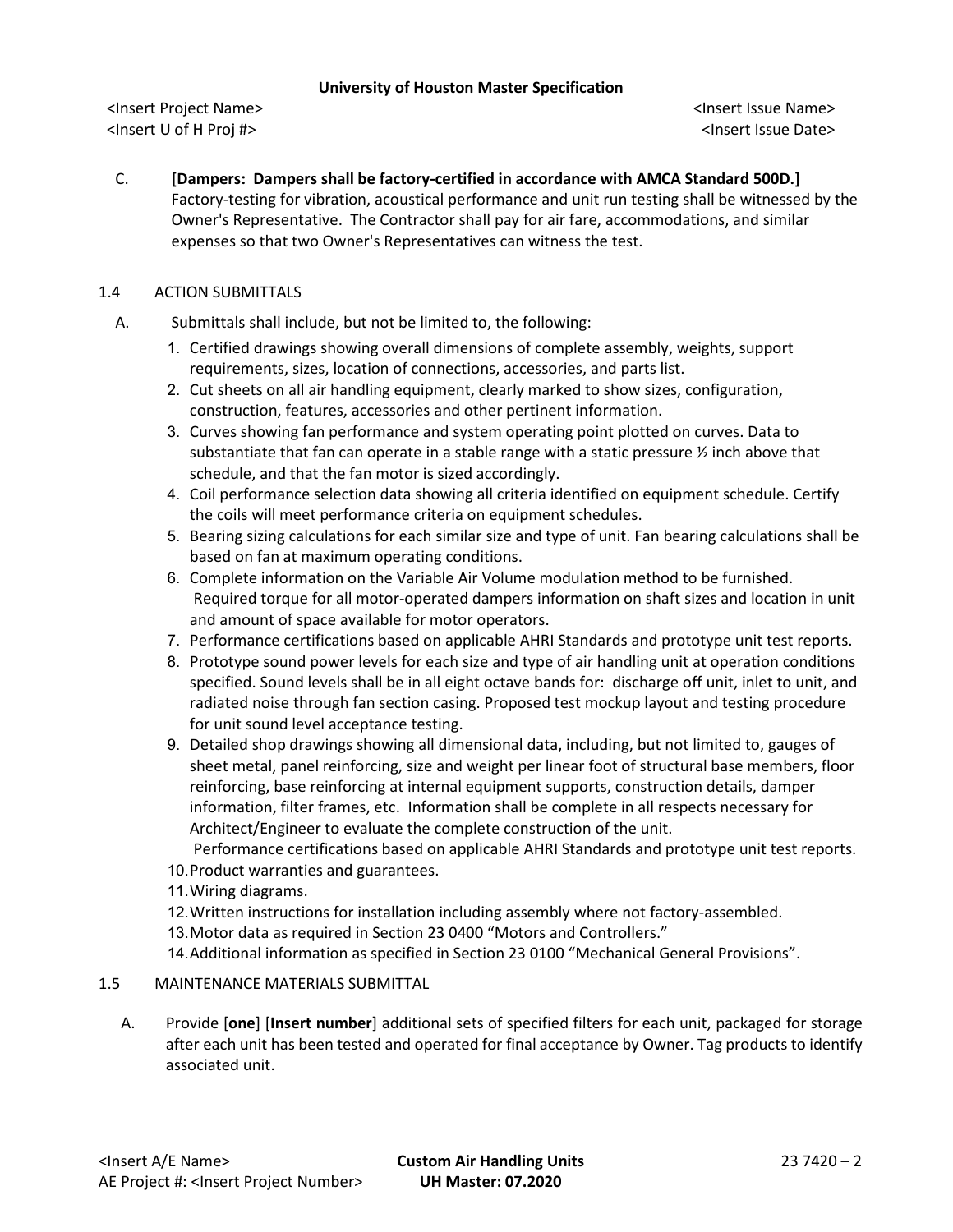<Insert Project Name> <Insert Issue Name> <Insert U of H Proj #> <Insert Issue Date>

### 1.6 PRODUCT DELIVERY, STORAGE AND HANDLING

- A. Deliver air-handling units in factory-fabricated water-resistant wrapping.
- B. Handle air handling units carefully to avoid damage to material components, enclosure, and finish.
- C. Store air handling units in a clean, dry space and protect from the weather.
- 1.7 WARRANTY
	- A. Warranty: The entire air-handling unit(s) shall have a minimum [**one**] [**Insert duration**] year warranty from date of [**Substantial Completion**] [**Insert start date**].
- PART 2 PRODUCTS
- 2.0 MANUFACTURERS
	- A. Manufacturers: Subject to compliance with requirements, provide products produced by one of the following:

### [Edit list of mfgs. to suit project]

- 1. ClimateCraft.
- 2. Energy Labs.
- 3. Engineered Air.
- 4. Haakon.
- 5. Huntair
- 6. Temtrol.
- 2.1 PERFORMANCE
	- A. Casing Deflection: [**L/240**] [**Insert deflection**] when tested at a pressure of [**8 inches w.c.**] [**Insert pressure**].
	- B. Casing Leakage: [**0.5 percent**] of design airflow when tested at a pressure of [**8 inches w.c.**] [**Insert pressure**].
	- C. Casing Thermal Requirements: Minimum R-value [**12**] [**Insert value**].
- 2.2 GENERAL
	- A. Draw-thru Type Air-Handling Units: Provide draw-thru type air handling units complete with sound attenuating housing, plug fan section, adjustable blower drive for balancing and fixed drive for permanent installation with motor mounted on resilient base, V-belt drive with guard, fan intake plenum, access sections, pre-filter section, final filter air filter sections, cooling coil section, condensate drain pan, **[heating coil section,] [preheat and reheat coil sections,]** outside air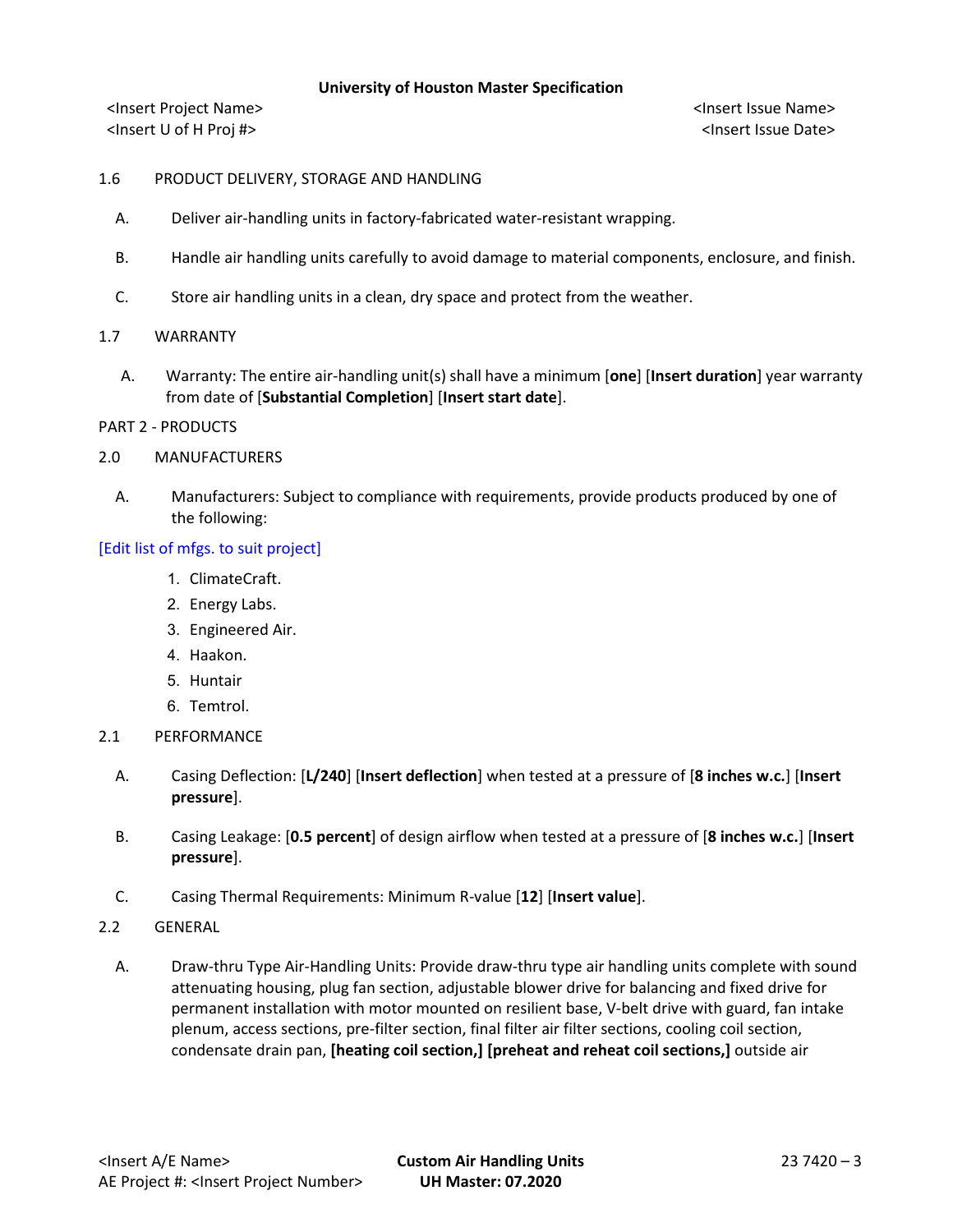<Insert Project Name> <Insert Issue Name> <Insert U of H Proj #> <Insert Issue Date>

damper (outside air units only) and other attached sections indicated on Drawings, specified herein or required to accomplish the specified control sequences.

- B. Double Duct Air-Handling Units: Provide blow-thru type air handling units complete with sound attenuating housing, fan section, adjustable blower drive for balancing and fixed blower drive for permanent installation with motor mounted on resilient base, V-belt drive with guard, air filter section, cooling coil section, **[heating coil section,]** air distribution grid, **[bypass section with equalizing baffles,]** condensate drain pan, and other attached sections indicated on the Drawings, specified herein or required to accomplish the specified control sequences.
- C. General Construction: Fans, sheaves, motors, and belts shall be factory-assembled and balanced with the fan section casing. Air-handling unit fans, bearings, and fan sheave shall be vibration balanced to a maximum of 2 mil in all axes and shall be so certified by the manufacturer prior to installation. The manufacturer shall conduct vibration tests on all units after they have been installed in the field. Replace all components that cannot meet these balance and vibration requirements. Unit shall be constructed with the required field splits for rigging, installation and assembly on the jobsite.
- D. Capacity: Unit characteristics, size, type, capacity, and arrangement shall be as scheduled and shown on the Drawings. Unit shall be capable of stable operation at a static pressure 1/2" above that scheduled and the fan motor shall be sized accordingly.
- E. Access: Unit components shall be accessible through access doors. Where components are larger than the access doors or cannot reasonably be removed through an access door, provide removable sections to facilitate component removal. Disassembly of cabinet or cabinet structure is not an acceptable method of component removal.
- 2.3 CASING
	- A. General: Casing shall be airtight, of sectionalized, double wall design with suitable gaskets between sections. Materials shall be phosphatized, bonderized or galvanized steel of lock-forming quality. Steel angle framework shall be designed to provide maximum rigidity, prevent pulsation and shall be of the same finish as the casing. Casing shall include fan section and coil sections with drain pan.
	- **B. [Interior Perforated Liner (Downstream of Final Filters): Each unit shall be constructed with an interior perforated liner which shall protect the insulation while allowing acoustical absorption. Insulation shall have a continuous covering of Tedlar film under the perforated liner such that there is not any insulation directly exposed to the air stream downstream of final filters. Liner shall be electrically and thermally isolated from galvanized steel to prevent galvanic action of the two dissimilar metals by use of an acrylic/sealant or approved alternative. Perforated liner shall be 0.030 inch thick aluminum.]**
	- **C. [Interior Perforated Liner (Except Downstream of Final Filters): Each unit shall be constructed with an interior perforated liner which shall protect the insulation while allowing acoustical absorption. Liner shall be electrically isolated from galvanized steel to prevent galvanic action of**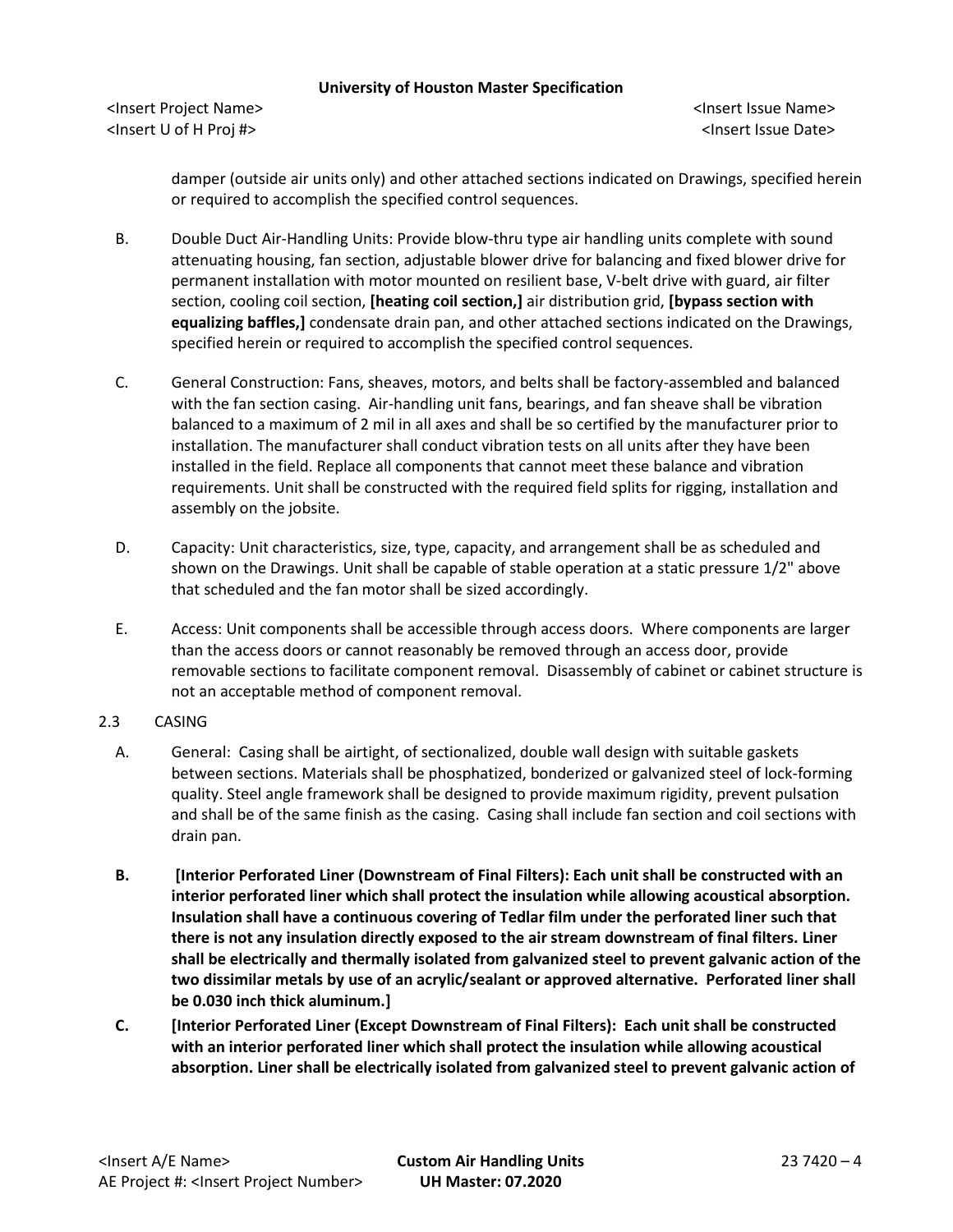# **the two dissimilar metal by use of an acrylic adhesive/sealant or approved alternative. Perforated liner shall be 0.030 inch thick aluminum.]**

- D. Finish: Galvanized metal shall not be painted. Phosphatized or bonderized metal shall be finished with rust-inhibiting paint.
- B. Floors: Construct unit floors of aluminum tread plate, minimum 0.10 inch thick, insulated with foam insulation.

Floor shall be welded to structural base members below with no penetrations through the floor. Welds shall be below the floor and spaced no greater than 6 inches on center.

Minimum 20-gauge galvanized sheet shall enclose the insulation on the bottom of the unit.

- E. Coil Section: All connections, coil headers, and return bends shall be completely enclosed. Coil frames shall not be used as reinforcing for the housing. Construction shall be such that the coils can be removed through access panels without affecting the structural integrity of the casing.
- F. Drain Pan: Provide a rigid and watertight positively sloped IAQ drain pan with pipe drain connection under the complete coil section on horizontal units and under the fan and coil section on vertical units. Drain pan shall be of the double pan insulated type with a [**304**] [**316L**] stainless steel inner pan and a galvanized or painted steel outer pan. Insulation shall be 1 inch thick, high density fiberglass cemented and vapor sealed between the inner and outer pan or 1 inch thick foamed in place, closed cell insulation. A [**304**] [**316L**] stainless steel intermediate condensate drip pan shall be provided on all coils over 48 inches high. Intermediate drain pans shall be factorypiped to main condensate drain pan. Drain pans shall be positively sloped internally to external drain connections as shown on the Drawings.
- G. Access Doors: Provide windowed access doors in all sections of AHU for walk-in access to internal parts. Locate door to allow inspection regardless of mounting arrangement. Fan section access doors shall be equipped with a factory-installed and wired blower motor / access kill switch.
	- 1. Door size must be at least [**24**][**Insert width**] inches wide and full panel height up to 72-inches tall. For units above 72 inches tall, provide 72-inch high doors.
	- 2. Access door construction shall equal or exceed the quality of air-handler casing materials.
	- 3. Doors shall include a minimum 8-inch by 8-inch double glazed view window, capable of withstanding the total developed pressure of the unit.
	- 4. Doors shall be hinged using either heavy-duty adjustable stainless-steel butt hinges or a continuous adjustable stainless steel piano hinge, extending along the entire edge of the door, except for a maximum of 2-inches at each end. If butt hinges are used, provide two (2) per door for up to 36-inch high doors and three (3) per door for taller doors. Provide minimum of two (2) latches on doors taller than 18 inches and three (3) latches on doors over 36 inches tall. Latches shall be Ventlok 310, heavy-duty latch or approved alternative.
	- 5. Access doors shall open against positive air pressure, unless they are the outer doors of the air lock entrances or approved by the Owner in writing.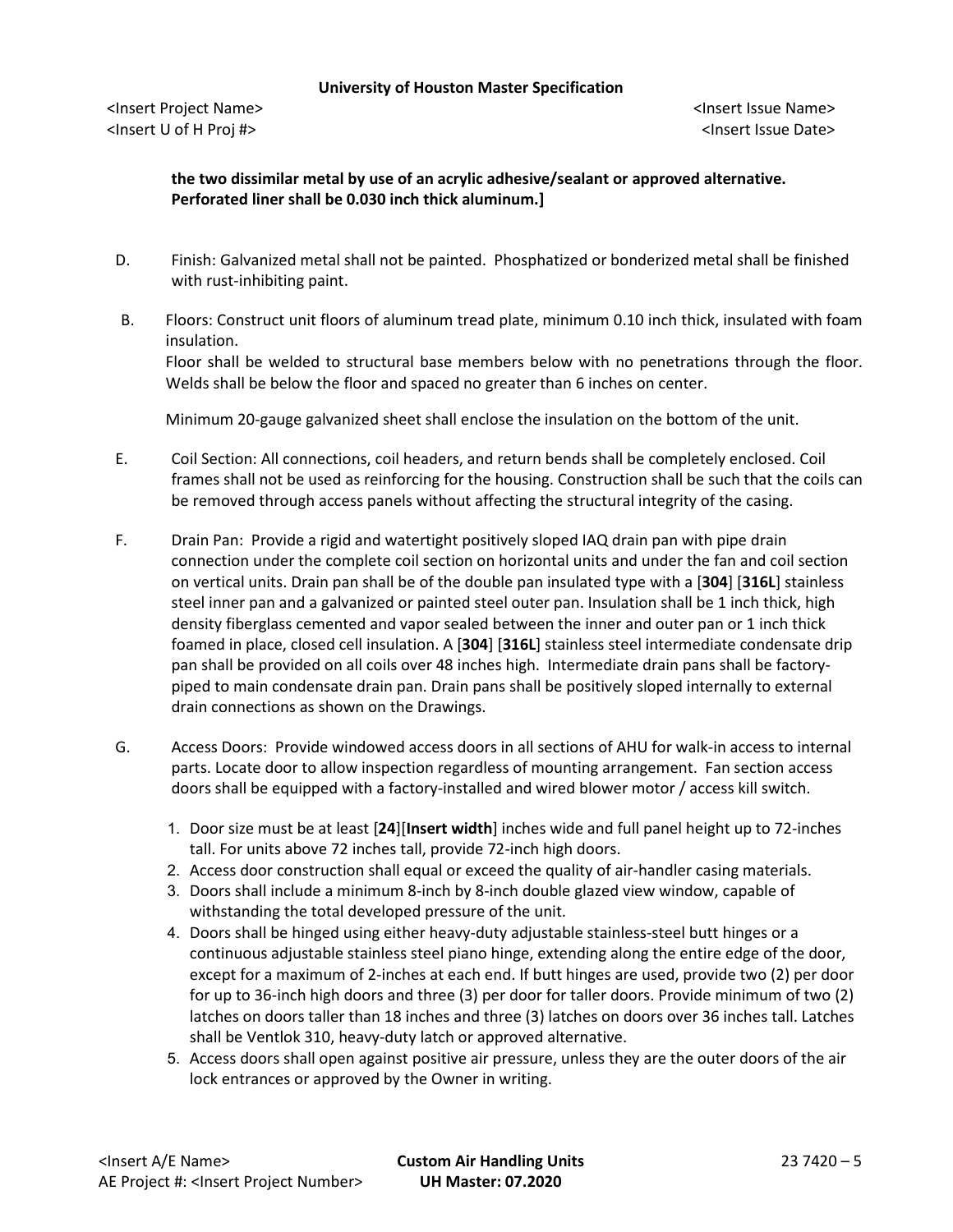<Insert Project Name> <Insert Issue Name> <Insert U of H Proj #> <Insert Issue Date>

# H. Insulation:

- 1. Casings for double wall units shall be thermally and acoustically insulated.
- 2. Insulation shall be minimum [**two**][**three**][**four**]inches thick.,
- 3. Insulation density shall be [**1-1/2**] [**3**] pound minimum.
- 4. Insulation R-value shall not be less than [**R-12**][**Insert Requirements**] fiberglass.
- 5. All exposed parts such as angles, braces, and similar items in contact with exterior surfaces shall be covered with insulation to prevent condensation on the exterior casing.
- 6. Insulation shall be installed to allow panel removal without disturbing insulation. Where condensation may occur, the exterior wall shall be aluminum or stainless steel.
- 7. Insulation shall be installed between the panel walls to prevent air flow over the insulation and to allow removal without disturbing the insulation.
- 8. All insulation shall have a composite fire and smoke hazard rating complying with NFPA 90A.
- 9. When exposed to the airstream the combustion rating of insulation and adhesives shall not exceed a flame spread ration of 25 and a smoke development rating of 50 when tested in according to ASTM E84 and NFPA 255.

### 2.4 COILS

- A. General: Coils shall have capacities and ratings as scheduled and shall be rated by the manufacturers in accordance with AHRI Standard 410. Non-certified coils will not be acceptable.
- B. Core Construction: Coils shall be constructed of copper tubes with [**aluminum**] [**or**] [**copper**] plate fins with a maximum of **[8] [12] [\_\_\_]** fins per inch and shall be arranged for counter flow operation. Fins shall be bonded to the tubes by means of mechanical expansion of the tubes. Supply and return connections shall be on the same end of the coil. Tubes shall be 1/2inch or 5/8 inch OD spaced approximately 1-1/2 inch apart, with a minimum wall thickness of **[0.020] [0.024] [0.035]** inch. Flat fins shall have a minimum wall thickness of 0.0075 inch. Tapered smooth fins shall taper in thickness from 0.01 inch at point of contact to 0.005 inch at the periphery.
- C. Headers: Coil headers and connections shall be constructed of copper or admiralty brass. Joints between core tubing and headers shall be of a recessed swage design to provide a large mating area for brazing. Supply and return connections shall be terminated NPT threaded connections with wrench flats.
- D. Casings: Coil casings shall be constructed with angle shapes bolted with stainless steel bolts and rigidly supporting the coil assembly. Casing frame members shall extend over the ends and edges of the coil and shall have formed holes for tubes, permitting free expansion and contraction of coil components. Intermediate tube supports shall be provided such that maximum unsupported tube length does not exceed 48 inches. Casings, including all supports and frames, shall be constructed of [**304**] [**316L**] stainless steel **[for all cooling coils] [and preheat coils] [and] [galvanized steel]** for all **[heating]** coils.
- E. Miscellaneous Requirements: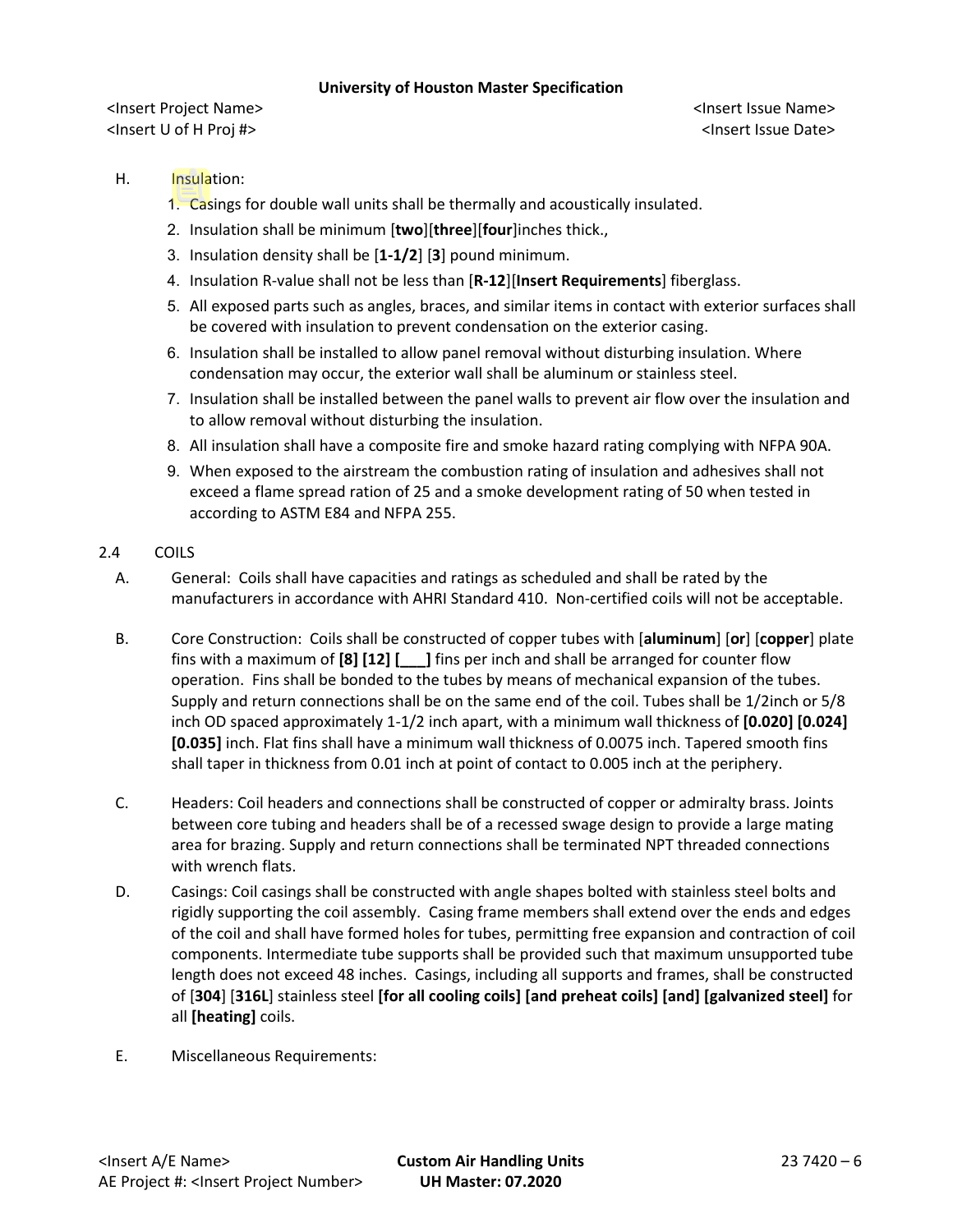<Insert Project Name> <Insert Issue Name> <Insert U of H Proj #> <Insert Issue Date>

- 1. Minimum tube velocity at design flow rate shall be [**3**] [**Insert velocity**] feet per second.
- 2. Coils installed in series shall have a minimum of **[18] [24] [Insert dimension]** inches between the faces with provisions for access between the faces for cleaning.
- 3. Provide internal light for each access, coil and fan section. Light shall be vapor proof with glass globe and guard. Lights shall be prewired to a 120 volt external disconnect switch. 120 volt 15 amp circuit shall be furnished by Division 26.
- 4. Provide drain and air vent connections, except where the coil header piping is designed to be self-venting. Test coils by air pressure under water at 1-1/2 times the pressure indicated on Drawings. The test pressure shall in no case be less than 250 psig, nor more than 500 psig.
- F. Chilled Water Cooling Coils: Coils shall be a minimum of **[minimum] [maximum]** of **[six] [eight]** rows deep or as scheduled. **[Where more rows are required, multiple coils shall be provided.]** Cooling coil capacity, maximum face velocity, and maximum air pressure drop shall be as scheduled. Water velocity in the tubes shall not exceed 5' per second and the water pressure drop through the coil shall not exceed **[10] [15**] feet, unless lower maximums are scheduled. All cooling coils shall be installed in a vertical position (perpendicular to airflow) to minimize condensate carry over. Coils shall be designed and certified by the manufacturer to operate at the scheduled face velocity plus 10% without moisture carry over.
- G. Hot Water Heating Coils: Coils shall be furnished in the unit where scheduled and shall have a minimum of two rows. Heating coil capacity, maximum face velocity and maximum air pressure drop shall be as scheduled. Coils shall be installed in the bypass or heat position, except in outside air units where the coils shall be in the preheat position. Water velocity in the tubes shall not exceed 5' per second and water pressure drop shall not exceed 10', unless lower maximums are scheduled.
- H. Steam Heating Coils: Coils shall be furnished in the unit where scheduled and shall have a minimum of two rows or as scheduled. Heating coil capacity, maximum face velocity and maximum air pressure drop shall be as scheduled. Coils shall be installed in the heat position, except in outside air units where the coils shall be in pre-heat and reheat positions.
- I. Bypass Deck Baffle: On dual duct units, the coil position on the neutral deck shall have a perforated stainless steel plate installed in lieu of a coil. The plate shall be rigidly mounted and shall have an air pressure drop equal to the cold duct cooling coil.
- J. Coil Access/Pull: All hot water and chilled water coils shall include a removable cover plate mounted in the side of the unit casing for future coil repair/removal. This cover plate shall be located on the side of the unit required for coil removal with the unit installed as shown on the Drawings. The Contractor and unit manufacturer shall coordinate exactly where coil access cover must be located on each unit. All unit submittal drawings must show the access cover. The access cover shall be the same gauge as the unit housing, with gasket or sealant strips and attachment screws provided.
- 2.5 MOTORS/ELECTRICAL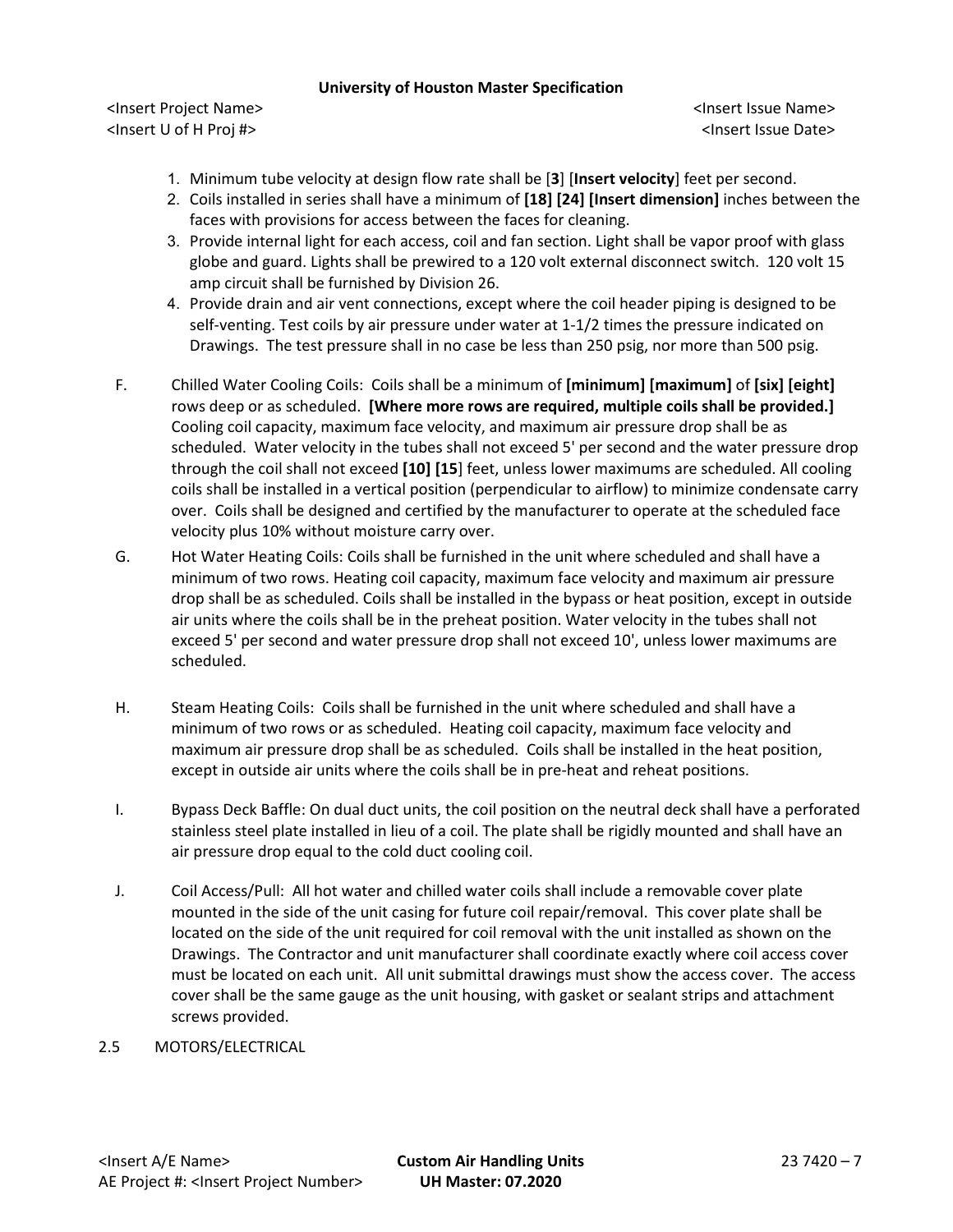<Insert Project Name> <Insert Issue Name> <Insert U of H Proj #> <Insert Issue Date>

- A. General: Motors shall be open drip-proof (ODP), 3-phase, 1750 rpm, unless noted or scheduled otherwise. All motors shall be premium efficiency type. Motor selection shall be such that the motor will not overload if the static pressure drops  $\frac{1}{2}$  inch below or rises to  $\frac{1}{2}$  inch above the specified value. Motors shall be mounted on the coil connection side, unless indicated otherwise and the motor shall be mounted on an adjustable base rigidly supported to the unit. The motor shaft shall accommodate an adjustable pitch motor sheave. Refer to Section 23 0400 "Motors and Controllers" for additional motor requirements. All motors shall be factory mounted and wired to an external junction box.
- **B. [Lighting and Power: Provide a minimum of one vapor-proof LED light fixture in each section/module. Light shall be controlled from a light switch. [Each module will be provided with one convenience outlet, at the inside of each door.] Wiring from lights fixture to switch shall be by unit manufacturer. Unit light fixture [and receptacles] shall be factory-wired to a single external junction box for a single circuit 120 volt, 20A field power connection.]**
- C. Wiring: All wiring shall be 600 volt rated type THHN/THWN stranded copper, enclosed in EMT or flexible metal conduit (maximum 3'). All junction boxes shall be UL-approved and gasketed.
- 2.6 CENTRIFUGAL FANS
	- A. Centrifugal Fans: Provide fan types with performance as scheduled on Drawings. All fans shall be statically and dynamically balanced and tested after being installed on properly sized shafts. Fan shafts must not pass through their first critical speed as unit comes up to rated rpm. Fan wheels and scrolls shall be constructed of galvanized steel, all aluminum or fabricated steel protected with two coats of rust-inhibiting paint. Wheels and scrolls of fans used for outside air service shall be coated with two coats of fire resistant epoxy paint. Fan and fan drive shall be internally spring isolated.

# Retain either belt or direct drive paragraphs below.

- B. Direct Drives: Fan drive shall be direct. Adjust wheel width and diameter to match motor speed while provide performance scheduled on Drawings. Fasten fan wheel directly to motor shaft using a key and set screw. [**Fan and motor shall comply with Arrangement 4 according to AMCA 99- 2404 for single width inlet fans.**]
- C. Belt Drives: Select drives for a minimum belt horsepower capacity of 150% of the motor nameplate horsepower. Provide selection calculations with the drive submittal. The selection calculations shall include the correction factor for arc of contact.
- D. Sheaves: Permanent fan sheaves shall be nonadjustable with removable machined bushings, machined on all contact surfaces. Sheaves with over three grooves shall be dynamically balanced and so designated on each sheave. Fan sheaves with three grooves or less shall be statically balanced and if weights are required, they shall be welded to the sheave. Motor sheave shall be selected for the fan rpm determined by the fan capacity scheduled and shall be adjustable to as close as 10% above and below the rated fan speed. Furnish and install fixed sheaves on units that require more than two belts, after correct speed has been determined with the variable sheave.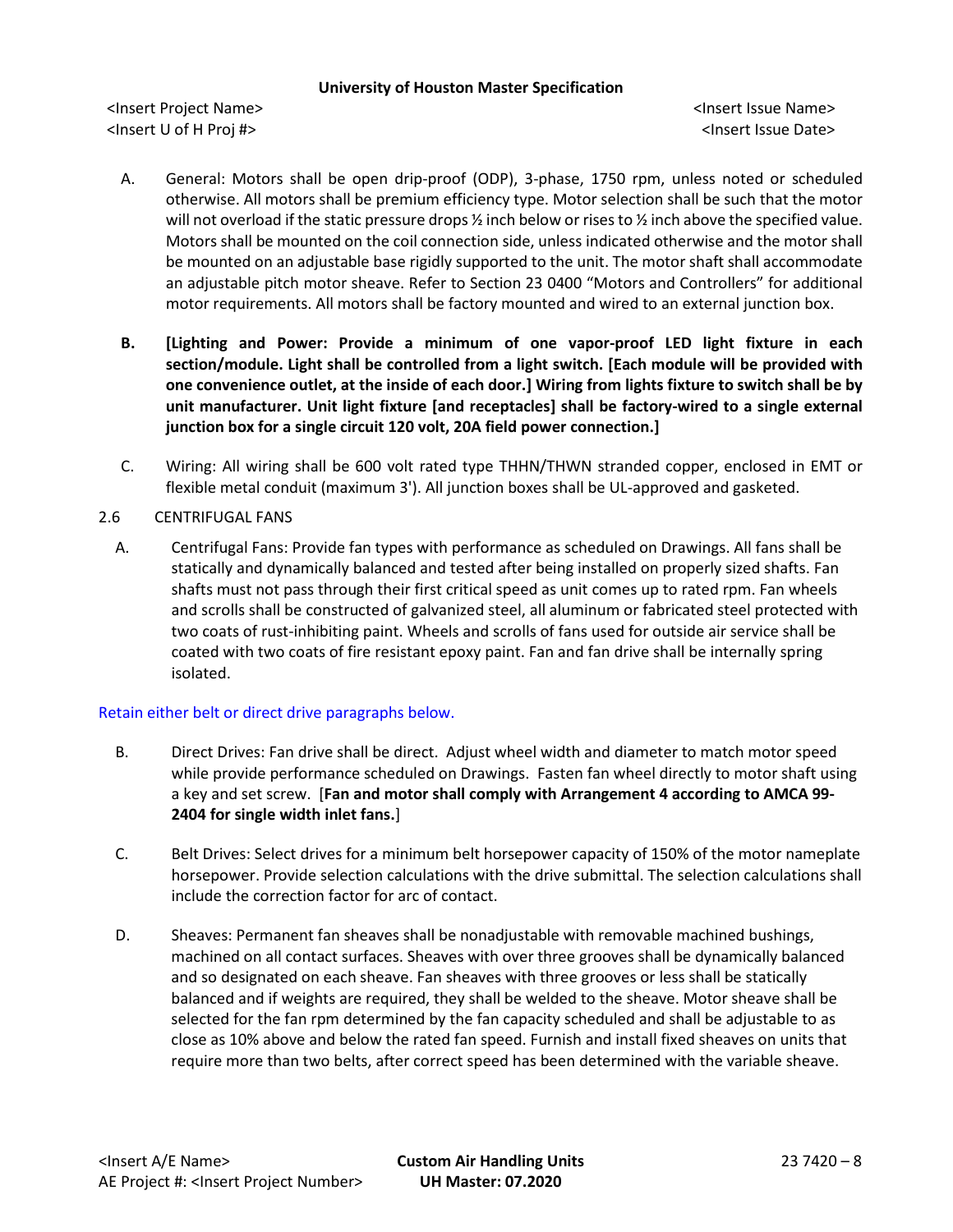<Insert Project Name> <Insert Issue Name> <Insert U of H Proj #> <Insert Issue Date>

- E. Belts: Provide "V-groove" type suitable for the service intended with the capacities specified. Belts shall be closely matched and tagged for use prior to shipment. Recheck belts for proper match during operation and if necessary, replace with closely matched belt sets.
- F. Shafts: Provide one piece solid design. Fans and shafts shall not pass through their first critical speed as the unit comes up to rated speed.
- G. Shaft Bearings: Provide externally or internally mounted grease lubricated, self-aligning ball or roller bearings on each end of the shaft. Bearings shall have an average L-10 life as defined by AFBMA of 200,000 hours at design operating conditions. All bearings shall be the same size. Internally mounted bearings shall have grease lines extended so as to be readily accessible from the drive side of the unit. In addition, the bearing on the drive end of the shaft shall have grease line extended beyond the belt guard. All grease lines shall terminate in a zerk fitting.
- H. Vibration Isolation: All units shall be internally spring isolated and mounted on pipe columns with ribbed neoprene pads.
- 2.7 FAN ARRAYS
	- A. Fans and Motors:
		- 1. Fan Array: The fan array shall consist of multiple, direct driven, arrangement 4 plenum fans constructed per AMCA requirements for the duty specified, **[Class I, II or III]**. All fans shall be selected to deliver the specified airflow quantity at the specified operating total static pressure and specified motor speed. The fan array shall be selected to operate at a system total static pressure that does not exceed 90% of the specified fan's peak static pressure producing capability at the specified fan/motor speed. Each fan/motor "cube" shall include an 11 gage G-60 galvanized steel motor support plate and structure. The fan intake, inlet funnel, and motor support structure shall be powered coated for corrosion resistance. All motors are standard Tframe pedestal mounted type, (TEFC), selected at the specified operating voltage, speed, and efficiency as specified or as scheduled. Motors shall be rated for inverter duty and include isolated bearing or shaft grounding. To ease the replacement of the assembled fan/motor, the motor must not to exceed the nominal rating of **[10] [15] [Insert HP]** horsepower.
			- a. The fan wall array shall be provided with acoustical silencers to reduce the bare fan noise by a minimum 14 db re 10-12 watts through the eight octave bands with center frequencies of 125, 250, 500, 1000, 2000, 4000 and 8000 hz when compared to same unit without silencers. The silencers shall not increase fan static pressure, nor shall it increase the airway length of the air-handling unit.
			- b. Alternate manufacturers must submit acoustical data for review and approval prior to bid indicating the proposed alternate equipment can meet all specified performance requirements. Proposals submitted which indicate a higher connected fan horsepower than specified or scheduled will not be accepted.
		- 2. Multiple Fan/Motor VFD Control: The fan array shall consist of multiple fan and motor "cubes", spaced in the air way tunnel cross section to provide uniform airflow and velocity profile across the entire airway tunnel section and components contained therein. Each fan cube shall be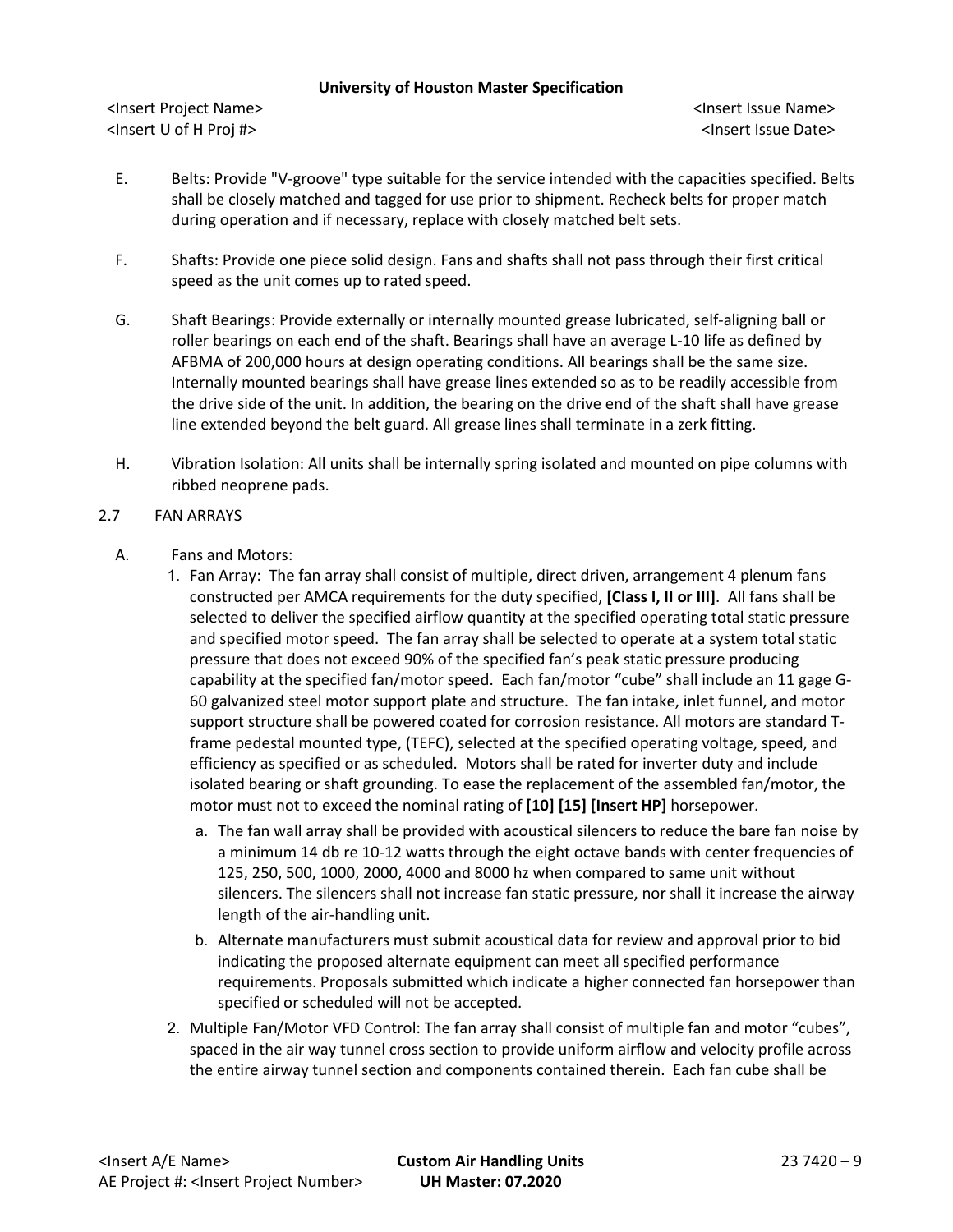<Insert Project Name> <Insert Issue Name> <Insert U of H Proj #> <Insert Issue Date>

individually wired to a control panel containing power lock-disconnects for individual motor(s) and VFD(s) controlling respective fan motors in the fan array. Each VFD shall be driven by a "master/slave" control scheme and shall be provided with a redundant VFD in the event of a "master" VFD failure. The manufacturer furnishes a spare VFD of the same make and model as the VFD(s) being used to power the array of fans. The VFD(s) and one spare VFD shall be furnished by the AHU manufacturer and shall be protected though a hardwired interlock to allow only one VFD to be energized at a time. Refer to Section 26 2923 "Variable Speed Drives" for requirements. Circuitries for VFD fault /failures, VFD "master" enable, VFD "slave" enable, single fan failure or trip conditions are provided by the manufacturer for connecting with the Owner's building automated system (BAS) for control and monitoring purposes. Connection to the Owner's existing BAS shall be accomplished though hard wire inputs and outputs. Gateway / Interfaces are not allowed. See Fan Array component panel requirements.

- 3. The fan wall array shall produce a uniform airflow and velocity profile within the airway tunnel of the air-handling unit not to exceed the specified cooling coil and filter bank face velocity when measured 12 inches from the intake side of the fan wall array intake plenum wall and at a distance of 48 inches from the discharge side of the fan wall intake plenum wall.
- 4. Equip each fan/motor cube with a metal grating fan outlet guard.
- 5. Each fan array shall also include motor removal rail located on the discharge side of the fan array. The rail shall span the full internal width of the unit.
- 6. Provide a blanked off panel to isolate the inlet side of one fan/motor assembly that is being removed from the fan array. Any of the fan/motor assemblies in the fan array shall be configured for the blank-off plate.
- 7. Provide each fan with a factory installed backdraft damper that will prevent air from reverse flow through a non-functioning fan.
- 8. Each fan array shall include at least one fan assembly with a complete airflow measuring station to indicate airflow in CFM. The flow measuring system shall consist of a flow measuring station with static pressure taps and total pressure tubes located at the fan inlet cone. The flow measuring station shall provide an analog to digital CFM readout using a 4-20ma or 0-10 volt output control signal for use in the BAS. The flow measuring system shall be able to measure airflow within 5 percent of reading on each fan.
- 9. Manufacturer shall provide one complete spare fan/motor assembly of the fan array with each respective air handler.
- 10.Plug Fan (PF) SWSI Minimum Class II Fans: Single-width single-inlet arrangement 4 as indicated on the Drawings. Fan wheel with minimum of 12 blades made from extruded aluminum as a hollow airfoil in shape and welded to the center and wheel side plates. The fan Inlet cone shall be made from spun aluminum material.
- 11.Fans shall be both dynamically and statically balanced. Dynamic fan balancing shall be conducted from 16 Hz to 66Hz to identify and eliminate critical speeds to ensure stable operation through the entire operating range of the fan and drive assembly. Fan shaft shall be turned, ground and polished solid steel rated for maximum speed below critical speed. Fan wheel shall be keyed to the shaft.
- 12.Fans shall be rated in accordance with AMCA 210 for performance and AMCA 300 for sound.
- 13.Fan motors shall be premium efficiency and rated for inverter duty per Section 23 0400 "Motors and Controllers."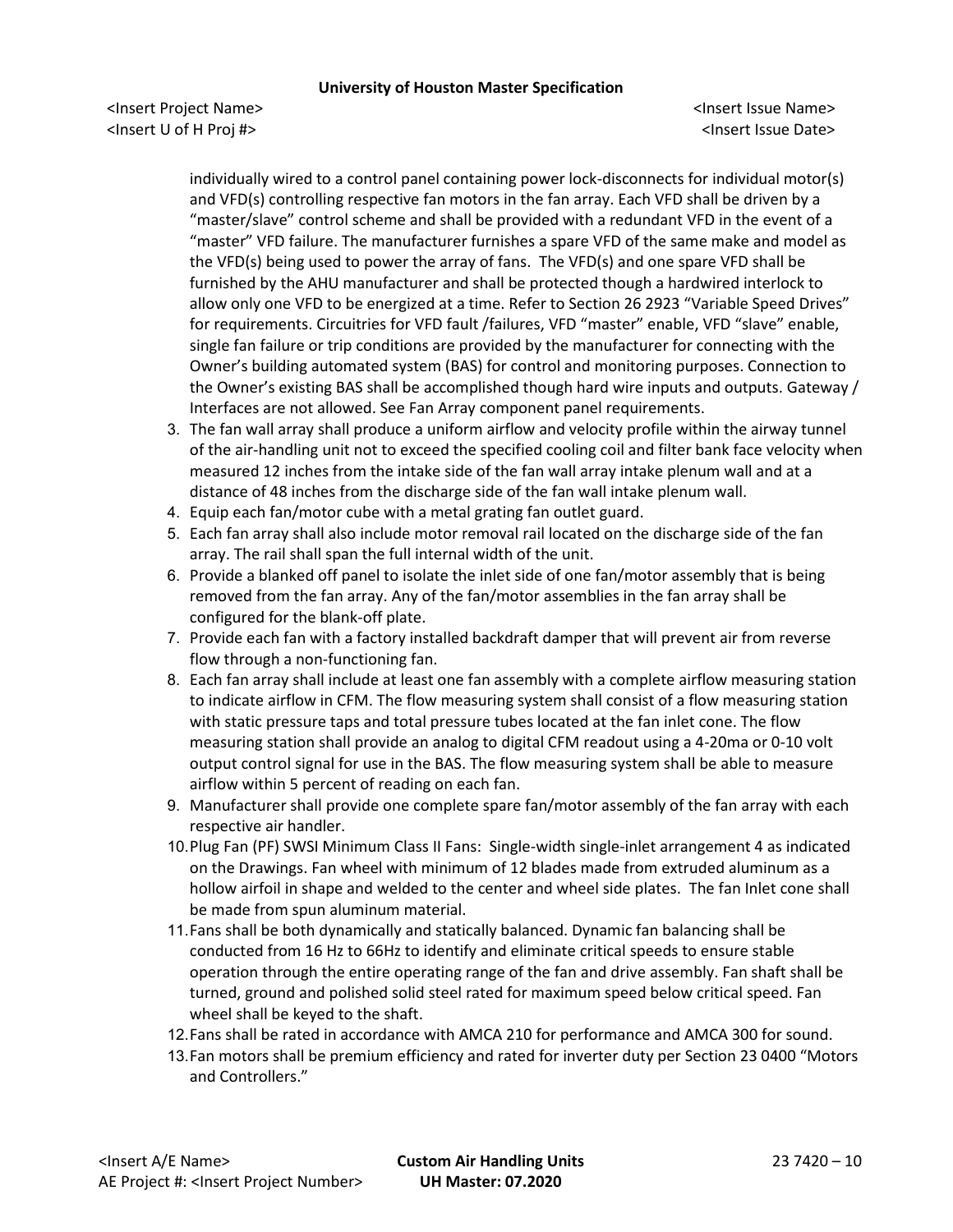<Insert Project Name> <Insert Issue Name> <Insert U of H Proj #> <Insert Issue Date>

- B. Bearings:
	- 1. Antifriction type, either ball or roller, lubricated at the factory and extended lubrication lines where necessary to achieve bearing lubrication or solid silicon nitride (ceramic) bearings.
	- 2. Catalogued type as manufactured by Fafnir, SKF, NTN or Sealmaster; bearings shall be stocked locally.
	- 3. L-10 minimum life of 200,000 hours (direct drive application).
	- 4. Grease fittings for bearings shall be remotely mounted within line of sight of the bearing, where possible. Where line of sight is not feasible, then the fitting shall be mounted with an extended lubrication where it is most easily accessible for service. Stainless steel tubing is used for the remote grease fitting. If the motors are equipped with more efficient solid silicon nitride (ceramic) ball bearings, then lubrication lines are not required.

# 2.8 BELT GUARDS

A. General: Provide belt guards for all fan drives mounted outside the unit housing. The finish of the guard shall be similar to that of the unit housing. Brace and fasten guards to prevent objectionable vibration. Provide tachometer openings at least 2inches in diameter for checking fan and motor speeds. Openings shall be centered on shafts to allow checking speed.

### 2.9 FILTERS

- A. General: Provide, as a part of the factory package, filter sections to accommodate the filters of the type and style scheduled and specified at maximum filter face velocity of 500 fpm. Filters shall be as scheduled and specified in Section 23 4000 "Filters and Accessories." Frame and Support Construction: The filter housing shall be constructed of galvanized steel with support and bracing upstream and downstream to ensure rigid construction. Filter Racks: Racks shall be provided under this Section for installation on the air handling equipment which it serves. Racks shall be equipped with gaskets and spring type positive sealing fasteners to hold filters in place. Fasteners shall be removable without the use of tools.
- B. Pleated Filters (Pre-filter and Final Filters):
	- 1. General: Provide medium to high efficiency, pleated, disposable type filters where scheduled or shown on the Drawings.
	- 2. UL-listing: Filters shall be listed by Underwriters' Laboratories, Inc. as Class 1.
	- 3. Filter Media: Filter media shall be of the nonwoven cotton fabric type. [**Consult UH FM about the use of polyester filter media and obtained efficiencies of 40% to 60%**] . The filter media shall have an average efficiency of MERV-13 at final filters and MERV 8 at pre-filters.
	- 4. Capacity: Ratings and capacity for pleated filters shall be as follows:

a. Two Inch (MERV-8 Efficient Pre-filter): The effective filter media shall be not less than 4.6 square feet of media per 1.0 square foot of filter face area and shall contain not less than 15 pleats per linear foot. Initial resistance of 500 fpm approach velocity shall not exceed 0.28" w.g. Pre-filter shall be installed upstream of the final MERV-13 filter. b. Four Inch (MERV-13 Efficient Final Filter): The effective filter media shall be not less than

7.0 square feet of media per 1.0 square foot of filter face area and shall contain not less than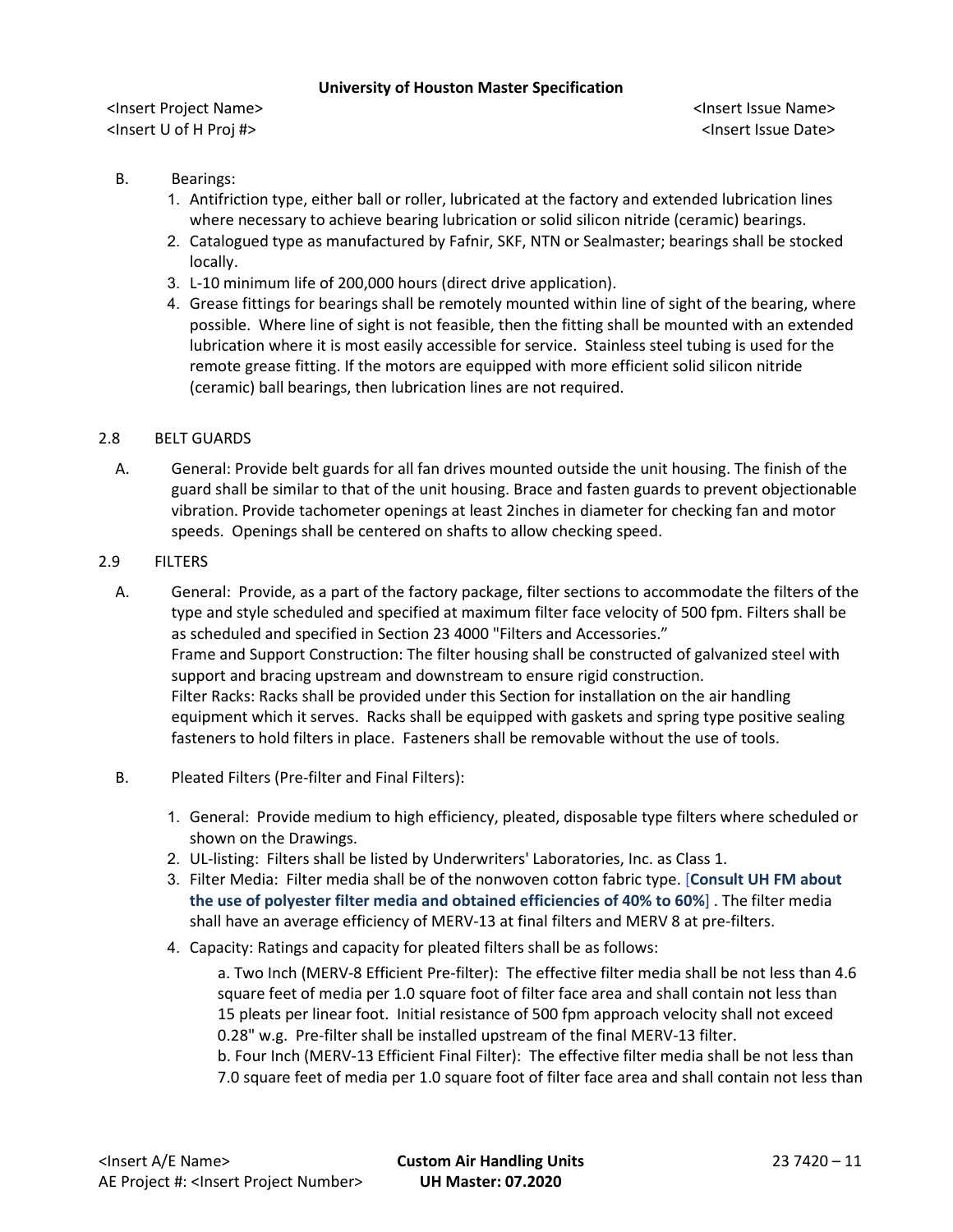<Insert Project Name> <Insert Issue Name> <Insert U of H Proj #> <Insert Issue Date>

11 pleats per linear foot. Initial resistance of 600 fpm approach velocity shall not exceed 0.35" w.g.

- 5. Media Support Grid: The filter media support shall be a welded wire grid with an effective open area of not less than 96%. The welded wire grid shall be bonded to the filter media to eliminate the possibility of media oscillation and media pull away. The media support grid shall be formed in such a manner that it effects a radial pleat design, allowing total use of filter media.
- 6. Enclosing Frame: The filter enclosing frame shall be constructed of a rigid, heavy-duty, high wetstrength beverage board, with diagonal support members bonded to the air entering and air exit side of each pleats, to ensure pleat stability. The inside periphery of the enclosing frame shall be bonded to the filter pack, eliminating the possibility of air bypass.
- 7. Manufacturers: Filters shall be American Air Filter AM-AIR 300X, Farr 30-30 or an approved equal.

# 2.10 DAMPERS

- A. General: Provide dampers capable of being motor operated as required under the applicable temperature control section.
- B. Construction: Dampers shall be galvanized steel and mounted as a single assembly locked securely to a galvanized steel rod that rotates on nylon or teflon bushings. Dampers shall be sectionalized to limit blade length to 50 inches maximum to prevent excessive blade warping. Closed cell neoprene, vinyl polyester or polyurethane blade edging shall be installed to assure tight closure.
- **C.** Testing: A representative 4 square foot damper sample shall not exceed [**6**] [**Insert value**] cfm leakage/square foot at 4 inches wg, when tested by an independent testing laboratory in accordance with AMCA 500D
- **D. [Inlet [Mixing] Dampers: Provide a [mixing box] [damper] section with [ganged] vertical, low leakage, opposed blade dampers positioned across the short dimension of each [outside] air opening. [Each set of dampers in either air inlet shall be offset with respect to the dampers in the other air inlet to provide high efficiency mixing through generation of relative velocity between the merging narrow air streams at different temperatures.]**
- **E. [Face and Bypass Dampers: Provide low leakage coil face and bypass dampers for [heating] [cooling] coils as scheduled.]**

### 2.11 VAV MODULATION

- A. General: Air handling unit variable air volume (VAV) modulation shall be via solid state variable speed drives as specified in Section 26 2923 "Variable Speed Drives."
- 2.12 AIR HANDLING UNIT SPECIALTIES
	- A. Ultra-Violet (UV) Germicidal Irradiation (UVGI) Systems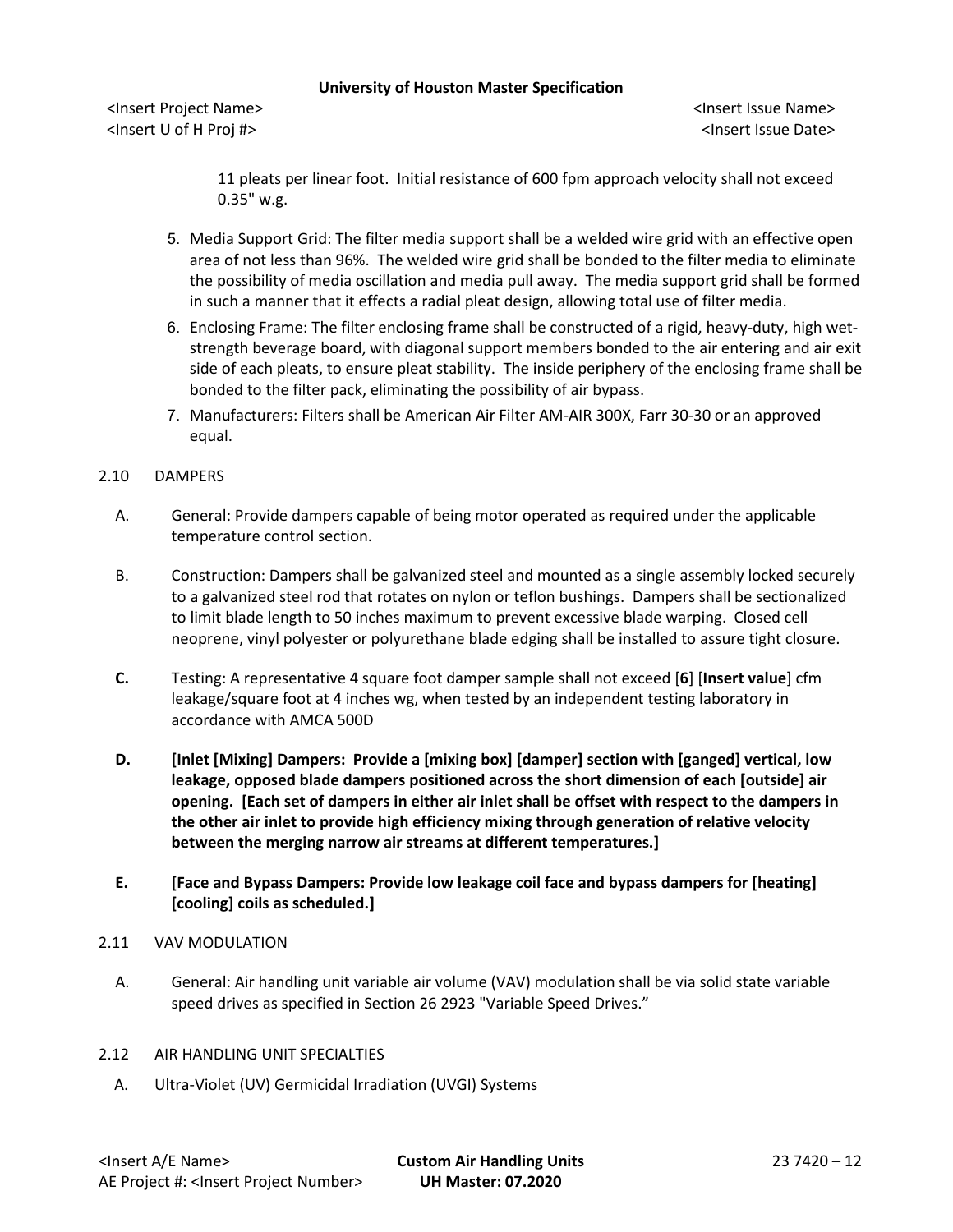<Insert Project Name> <Insert Issue Name> <Insert U of H Proj #> <Insert Issue Date>

# **[NOTE: SCHEDULE UVGI LIGHTS FOR RECIRCULATION/MIXED AHU'S ONLY. NOT FOR 100% OUTSIDE AIR AHUS]**

- 1. Where scheduled on the Drawings for recirculation/mixed AHUs only, provide factory installed UVGI lamps. Lamps shall provide a minimum irradiance of 9 Watts per square foot or 96.54 Joules per square meter at the cooling coil surface and at the coil leaving air temperature scheduled on the Drawings.
- 2. UV lamps shall be located:
	- a. Downstream of cooling coils
	- b. Above condensate drain pans
	- c. Upstream of final filtration sections on blow-through units only
- 3. UV Lamps and ballasts shall be UL listed for application in air handling systems.
- 4. UV lighting systems shall be moisture resistant with electronic ballasts and shall be wired using moisture resistant conduit.
- 5. UV lamps shall be capable of being switched ON and OFF at the respective AHU section access door.
- 6. UV lamps shall be interlocked with access door position limit switches such that they are de-energize when the doors open.
- 7. UV lamps shall be installed on a stainless steel grid using stainless steel fasteners in accordance with the manufacturer's installation instructions.
- 8. Air-handling units with view port windows from which the lamps can be seen shall be labeled to warn of possible eye damage.
- 9. Replacement lamps for UV systems shall be standard types that are not proprietary and are available from multiple sources.
- 10. All penetrations through AHU walls shall be thoroughly sealed to ensure no leakage. All UV susceptible materials in the AHU shall be shielded from line of sight UV. Installer shall remove all foreign matter such as dirt and metal shavings upon completion of installation.
- 11. UV lamp life shall be 9000 hours with no more than a 20% output loss at the end of one year of continuous use.

# 2.13 ACOUSTIC PERFORMANCE

A. General: The custom air handling units provided for the project shall be of a low noise design to reduce audible HVAC system noise levels in office areas and similar spaces adjacent to air handling unit rooms.

Edit acoustical requirements below to suit project. Coordinate requirements with acoustical consultant. Sound levels in adjacent spaces to mechanical rooms should not exceed those limits established in 2019 ASHRAE Handbook – HVAC Fundamentals, Chapter 49, Table 1. Coordinate with requirements in Section 23 0593 "Testing Adjusting and Balancing for HVAC".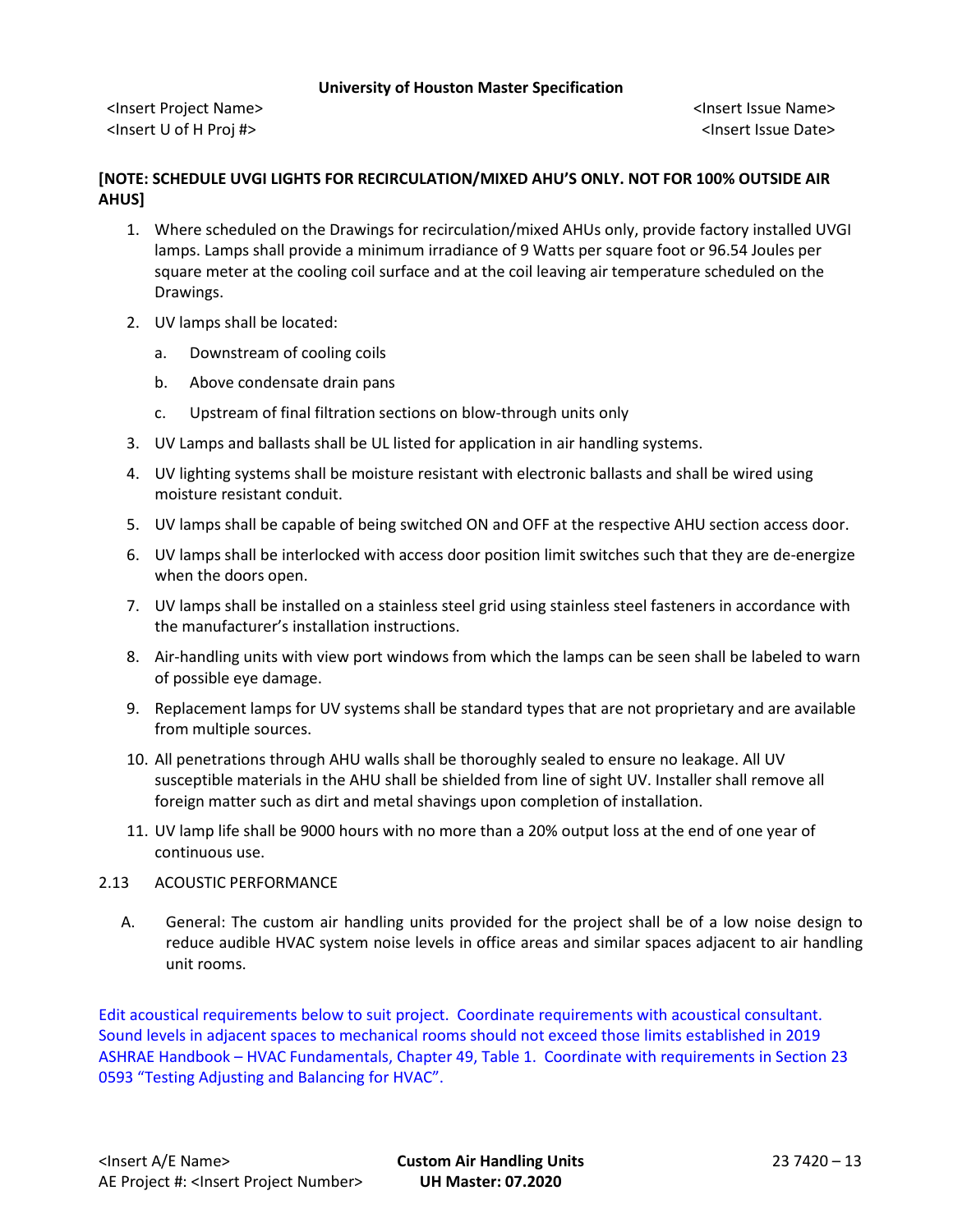<Insert Project Name> <Insert Issue Name> <Insert U of H Proj #> <Insert Issue Date>

B. Noise radiated from air handling unit shall not exceed the following sound pressure levels when measured 3 feet away from any exterior surface of unit. Sound pressure levels are indicated in decibels (reference 10-12 watts). Validate performance through factory and field testing. Refer to "Source Quality Control – Factory Tests" article.

| 1. | Octave Bands (Hz) | Sound Pressure (dB) |
|----|-------------------|---------------------|
|    | 63                | 65                  |
|    | 125               | 58                  |
|    | 250               | 53                  |
|    | 500               | 49                  |
|    | 1000              | 46                  |
|    | 2000              | 46                  |
|    | 4000              | 43                  |
|    | 8000              | 37                  |
|    |                   |                     |

2.14 SOURCE QUALITY CONTROL-FACTORY TESTS

- A. Factory-testing for vibration, acoustical performance and unit run testing shall be witnessed by the Owner's Representative. The Contractor shall pay for air fare, accommodations, and similar expenses so that two Owner's Representatives can witness the test.
- B. Submit test reports for each test indicating test equipment, procedures, results, dates, personnel performing tests and witnesses.
- **C. [Unit Run Test: Factory run test entire unit at design speed and simulated discharge static pressure and furnish report for casing integrity (panel defection), leakage, acoustical acceptability, vibration, electrical system operation, module fit, workmanship and finish appearance prior to shipment from the factory. A complete vibration spectrum shall be conducted as specified. Any fan, motor, drive and base assembly vibration shall be brought to within specified levels prior to unit shipment. Fan tests conducted in the fan supplier's shop are not acceptable. Motor and drive vibration must be checked with the fan installed as a total assembly.]**
- **D. [Fan Vibration Test: Energize each fan after final assembly and perform a vibration analysis with fan operation at design speed and at all speeds throughout operating ranges from design to minimum. Three vibration readings shall be taken for each bearing in the horizontal, vertical and axial directions. These vibration signature shall be recorded and consist of vibration amplitude versus frequency. The maximum allowable fan vibration shall be [0.1] inch per second peak velocity with filter in.]**
- **E. [Acoustical Performance Test: Perform an acoustical performance test for each assembled air handling unit of unique size and performance. Air handling unit acoustic performance shall be verified by factory test in accordance with AHRI 260. Air handling unit supply-air discharge, return-air inlet, and casing radiated sound components shall be measured with air handling unit operating at design conditions. Perform testing in a location complying with AHRI 220, "Reverberation Room Qualification and Testing Procedures for Determining Sound Power of HVAC Equipment." Test location shall be broadband qualified in accordance with AHRI 220 Section 5.1 and discrete frequency qualified in accordance with Section 5.2. Operating**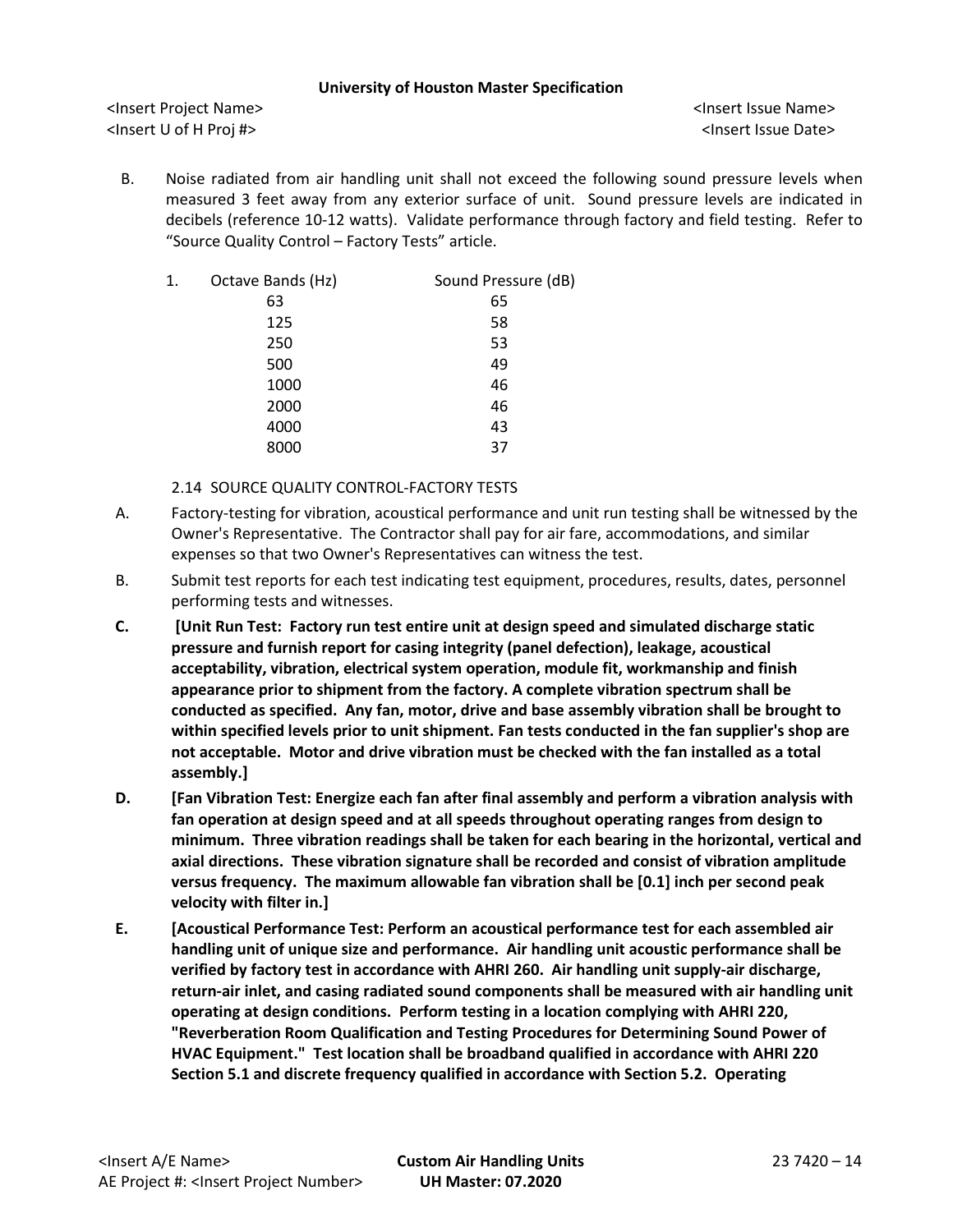**conditions used in acoustic testing shall be verified by test in accordance with AMCA 210. Test results shall indicate that units comply with acoustical requirements indicated herein or on Drawings. Make changes to noncompliant air-handling units and retest until units comply with requirements.]**

### PART 3 - EXECUTION

### 3.1 AIR HANDLING UNIT INSTALLATION

- A. General: Install air handling units in accordance with the manufacturer's written recommendations and as detailed on the Drawings.
- B. Housekeeping Pads: Install floor mounted air handling units on reinforced concrete housekeeping pads as specified in Section 23 0300 "Basic Materials and Methods."
- C. Vibration Isolators: Air handling units shall be installed with vibration isolators as specified under Section 23 0548 "Vibration Isolation" and separated from ductwork with flexible duct connections.
- D. Drain Connections: Pipe condensate **[directly to a primed floor drain without a trap for blowthrough units and]** via a P-trap to a primed floor drain **[for draw-through units]**. Provide P-traps on air handling unit condensate drain connections with seal depths at least equal to the total static pressure of the unit as installed. P-traps shall be constructed of pipe and tees as detailed on the Drawings. Elbows shall not be used. All unused openings of tees shall be closed with removable plugs which shall serve as cleanouts.
- E. Coil Pull Space: Air handling units shall be installed with adequate space to allow unit coils to be removed **[without demolition of building construction]**. Coil pull space **[and any required demolition of building construction]** shall be clearly indicated on As-built Drawings. The Contractor shall insure that all field-piping, valves, ductwork, and other obstructions are not in the way or can be easily removed with flanges to facilitate coil removal.
- F. Vents and Drains: Provide **[manual] [automatic]** air vents and drain **[plugs] [valves with hose connections and caps]** for each coil section.

### 3.2 AIR FILTERS:

- A. General: Unit shall be furnished and installed all filters as required for start-up.
- B. Filters and Accessories: Install filter racks, housings, and filters in accordance with the manufacturers' written installation instruction.
- C. Filter Sizes: In all cases, filters shall be of the proper size and installed in filter racks in such a manner that there will be no leakage of air around filters. Filters which have been torn, distorted, or damaged in any other way will not be acceptable.